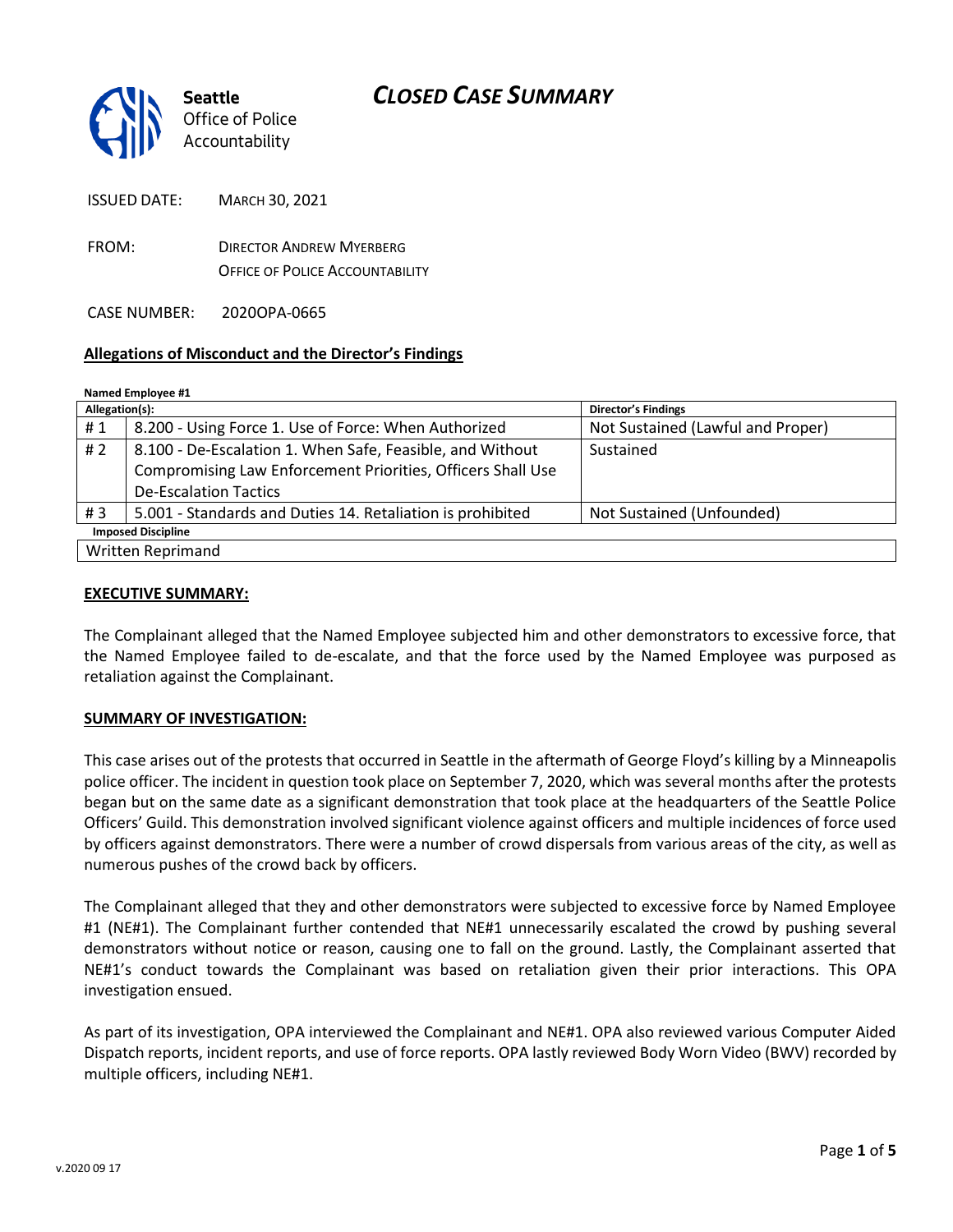OPA CASE NUMBER: 2020OPA-0665

NE#1's initial interaction with the Complainant was completely captured on BWV. NE#1 was standing with other officers when a Sergeant instructed them to begin moving a crowd of demonstrators back. Officers discussed pushing the demonstrators out of the street and onto the sidewalk. NE#1 approached a group of demonstrators. The demonstrators were walking in the middle of the street (there was traffic proceeding in the other lanes) with other demonstrators. NE#1 pointed down the street towards the sidewalk and told the demonstrators to move in that direction. He then walked up to a police line where an individual – the Complainant – was standing. The Complainant was leaning over the police line while talking to an officer on the other side. NE#1 walked next to the Complainant and began interacting with him.

The Complainant turned around to face NE#1 and said: "Do not put your hands on my body." Prior to that point, there was no indication that NE#1 pushed or used any force on the Complainant. From a review of the BWV, it appeared possible, however, that he tapped the Complainant's arm to get their attention. NE#1 said that he did not put his hands on the Complainant. The Complainant, who became significantly elevated, started yelling: "Can we have a public service announcement to not put your hands on my fucking body!" NE#1 pointed behind the Complainant and said: "Go that way." The Complainant asked "why," and NE#1 told him that demonstrators needed to get out of the street. The Complainant responded by telling NE#1 to get out of the street and asserted that the demonstrators had a "legal protest." The Complainant, who had moved closer to NE#1, asked why NE#1 was "putting his hands" on the Complainant's body. NE#1 then pushed the Complainant back with an outstretched hand. The Complainant again yelled about hands being put on their body. NE#1 stepped forward to again push the Complainant back. At that time, the Complainant appeared to grab onto NE#1. They struggled with each other for a moment before the Complainant turned their body, pulled away, and began running down the street. NE#1 moved after the Complainant but ultimately did not chase after them. Another officer did given chase and later caught up to the Complainant and took them into custody. NE#1 turned and walked back towards the line. While doing so, he walked past several demonstrators. He pushed each of them to the side while saying "move." This angered the demonstrators who began yelling.

Shortly thereafter, the officers collectively formed a line and began pushing the demonstrators back towards the sidewalk. NE#1 was not involved in this. NE#1 was later notified that the Complainant was being held several blocks away. He went to that location and positively identified the Complainant.

Approximately six minutes later, NE#1 observed an arrest occurring to his right. He advanced towards that location. In front of him, there were individuals who were also moving towards the officers who were effectuating the arrest. NE#1 began to move more quickly towards the arrest location. At that time, he was behind a woman. She briefly looked backwards and slowed down. He stated to her: "Get back, get back, get back." However, the woman remained in front of him and largely stopped moving. NE#1 said: "Hey, don't do that." He then pushed her to the side with both hands. She moved to the left and fell down next to a planter. She was then helped up by other demonstrators as NE#1 stood by the officers making the arrest.

As part of its investigation, OPA interviewed NE#1. He stated that he did not initially put his hands on the Complainant and only did so once the Complainant continually refused to cooperate. He stated that, at this point, the force was appropriate to move the Complainant out of the street. He felt that the force was de minimis and he did not hear the Complainant make any complaint of pain. He stated that de-escalation was not feasible at that time. The Complainant still did not move, and NE#1 began to push them one more time. NE#1 reported that, when he did so, the Complainant grabbed his arm. NE#1 believed that this constituted an assault, but, when he tried to grab onto the Complainant to take them into custody, the Complainant ran away. NE#1 began chasing after them but ultimately decided to stop doing so.



**Seattle**

*Office of Police Accountability*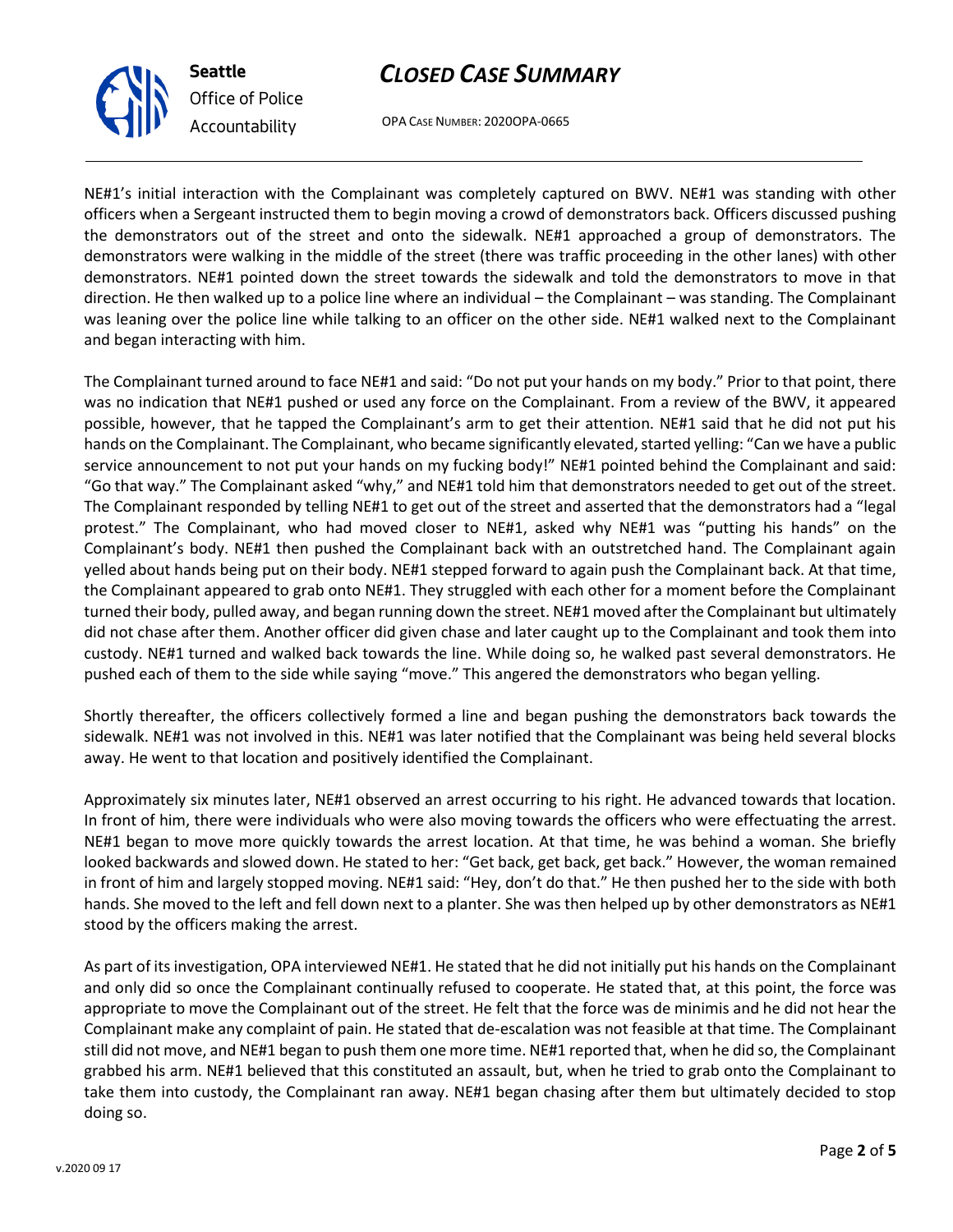

OPA CASE NUMBER: 2020OPA-0665

NE#1 said that he turned around and began walking back towards other officers. He saw people that were in the street even though they were being told to move back. He pushed several people back to get them out of the street. He stated that he did so for safety reasons. He recalled that people in the crowd became upset by this. He did not believe that this was escalatory. NE#1 was later notified that the Complainant was in custody. NE#1 went to the Complainant's location and positively identified them.

Lastly, NE#1 said that he saw a commotion to his side and noticed that officers were taking an individual into custody. He perceived the individual to be resisting. He rushed over to assist. At that time, a woman was in front of him and, in his opinion, deliberately slowed down to prevent him from assisting. He believed this was because she looked back towards him, purposefully slowed down, and then moved into him as he tried to get by her. He said that when she continued to obstruct him, he used his hands to push her to the side. He did not feel that de-escalation was safe or feasible, and he felt that going around her would slow him down unnecessarily. He said that he did not see the woman fall to the ground but heard the crowd behind him exclaiming.

### **ANALYSIS AND CONCLUSIONS:**

## **Named Employee #1 - Allegation #1** *8.200 - Using Force 1. Use of Force: When Authorized*

SPD Policy 8.200(1) requires that force used by officers be reasonable, necessary and proportional. Whether force is reasonable depends "on the totality of the circumstances" known to the officers at the time of the force and must be balanced against "the rights of the subject, in light of the circumstances surrounding the event." (SPD Policy 8.200(1).) The policy lists a number of factors that should be weighed when evaluating reasonableness. (*See id*.) Force is necessary where "no reasonably effective alternative appears to exist, and only then to the degree which is reasonable to effect a lawful purpose." (*Id*.) Lastly, the force used must be proportional to the threat posed to the officer. (*Id*.)

In evaluating this allegation, OPA assessed three separate uses of force by NE#1. The first was the push of the Complainant, the second was the pushes of several individuals after his interaction with the Complainant, the third was the push of the woman while NE#1 was advancing towards the arrest location. Of the three uses of force, OPA finds the third to have been the most problematic.

With regard to the force used against the Complainant, NE#1 had told them to get out of the street. However, the Complainant did not do so and, instead, gesticulated, yelled, and moved closer to NE#1. After again pointing down the street and directing him to move and, again, after him refusing to comply, NE#1 pushed the Complainant back. The push consisted of an open hand placed in the middle of the Complainant's chest. The Complainant moved backwards slightly, but he did not fall over or exclaim in pain. To the contrary, the Complainant reengaged with NE#1 and grabbed NE#1's arm prior to running away. This force was appropriate given the Complainant's noncompliance and his positioning directly in front of NE#1. NE#1 was allowed to use physical compulsion to move the Complainant away from him and to get the Complainant out of the street.

With regard to the second uses of force, NE#1 used minor pushes to move several individuals out of the street and onto the sidewalk. NE#1 said "move" at the time he did so but, other than that, he provided no other notice that he was going to take this action. This force appeared to anger the persons pushed, as well as caused other people in the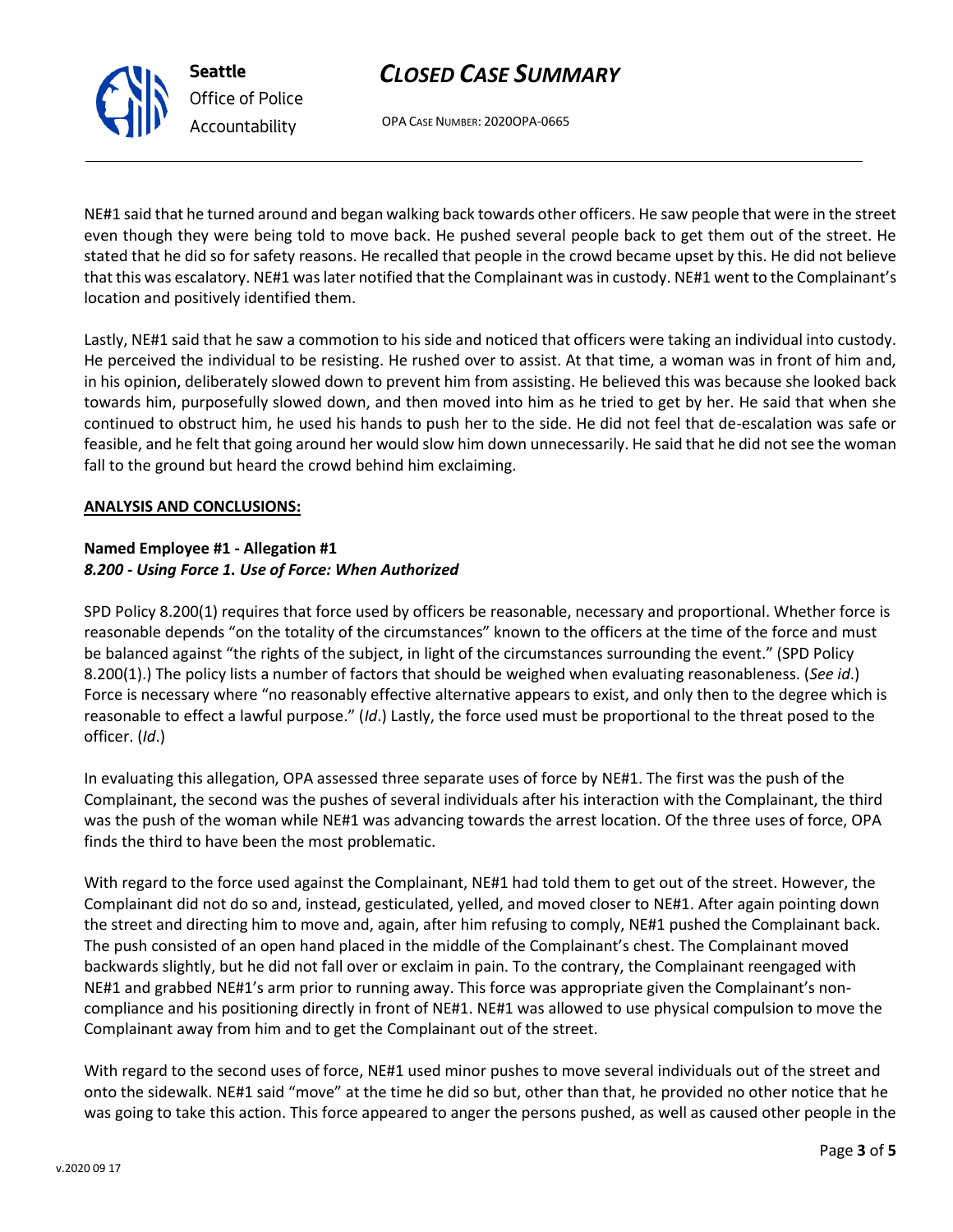

OPA CASE NUMBER: 2020OPA-0665

crowd to begin yelling. OPA believes that the decision to use force at that time was misplaced; however, that is addressed in the context of Allegation #2, below. However, the force, itself, was low-level and did not violate policy. At that time, the individuals were in the street, had received directions to move, and they did not do so. NE#1 was permitted to use force to move them.

With regard to the third use of force, OPA recognizes that the woman looked back at NE#1 and observed him moving towards the arrest location and the other officers. From OPA's perspective, the video clearly showed that she purposely slowed down and moved in front of NE#1 to prevent him from quickly moving forward. She did so again as he approached immediately behind her and attempted to move around her. Again, from OPA's review of the video, this was consistent with obstruction. Given this, OPA finds that force was permitted to move the woman. The issue for OPA was the choice of force among the various options available to him and his decision to use a push rather than first exploring other less invasive force options. However, OPA finds that, as with the second use of force described above, this is better addressed under de-escalation.

Ultimately, when evaluating the force actually used, OPA finds that it was consistent with policy. At the outset, OPA finds that force did not violate the reasonable and necessary elements. As discussed above, the woman was obstructing NE#1, and he was allowed to use force to move her. Moreover, while the woman fell down after being pushed, this appeared to be based less on the force being of a high level than on the fact that she appeared to trip on a planter. This convinces OPA that, while a close call, the force did not violate the proportionality element.

Accordingly, for the above reasons, OPA recommends that this allegation be Not Sustained – Lawful and Proper.

### Recommended Finding: **Not Sustained (Lawful and Proper)**

### **Named Employee #1 - Allegation #2** *8.100 - De-Escalation 1. When Safe, Feasible, and Without Compromising Law Enforcement Priorities, Officers Shall Use De-Escalation Tactics*

"De-escalation tactics and techniques are actions used by officers, when safe and without compromising law enforcement priorities, that seek to minimize the likelihood of the need to use force during an incident and increase the likelihood of voluntary compliance." (SPD Policy 8.100-POL-1.)

The policy further instructs that: "When safe and feasible under the totality of circumstances, officers shall attempt to slow down or stabilize the situation so that more time, options and resources are available for incident resolution." (*Id*.) Officers are also required, "when time and circumstances permit," to "consider whether a subject's lack of compliance is a deliberate attempt to resist or an inability to comply based on factors" such as "mental impairment…drug interaction…[and/or] behavioral crisis." (*Id*.) These mental and behavioral factors should be balanced by the officer against the facts of the incident "when deciding which tactical options are the most appropriate to bring the situation to a safe resolution." (*Id*.)

De-escalation is inarguably a crucial component of the Department's obligations under the Consent Decree; however, it is not purposed to act as an absolute bar to enforcing the law when necessary. That being said, where officers fail to fully de-escalate and instead act in a manner that increases the need for force and the level of force used, such conduct is inconsistent with the Department's policy and expectations.